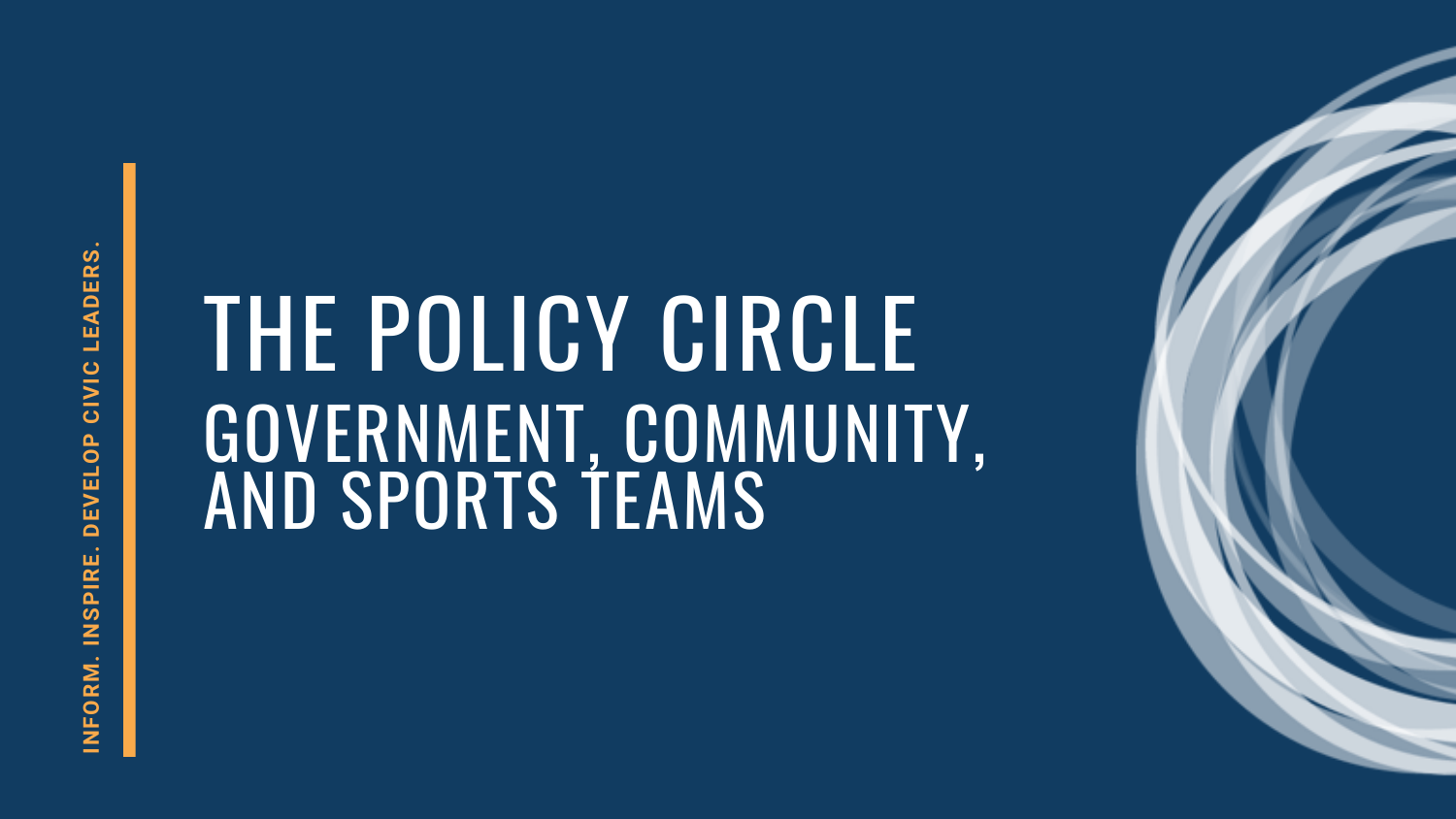

# SPORTS AND THE COMMUNITY

SINCE THE FIRST PROFESSIONAL SPORTS LEAGUE WAS FOUNDED IN 1876, PROFESSIONAL SPORTS TEAMS HAVE HAD A MAJOR IMPACT ON AMERICAN CULTURE AND SOCIETY. WHILE SPORTS PROVIDE TREMENDOUS VALUE TO COMMUNITIES ACROSS AMERICA, SPORTS TEAMS ARE ALSO VERY PROFITABLE BUSINESSES, WITH A COMPLEX TAX AND REGULATORY RELATIONSHIP WITH LOCAL GOVERNMENTS. WHAT ROLE, IF ANY, SHOULD GOVERNMENT PLAY IN SUPPORTING PROFESSIONAL AND COMMUNITY SPORTS LEAGUES?

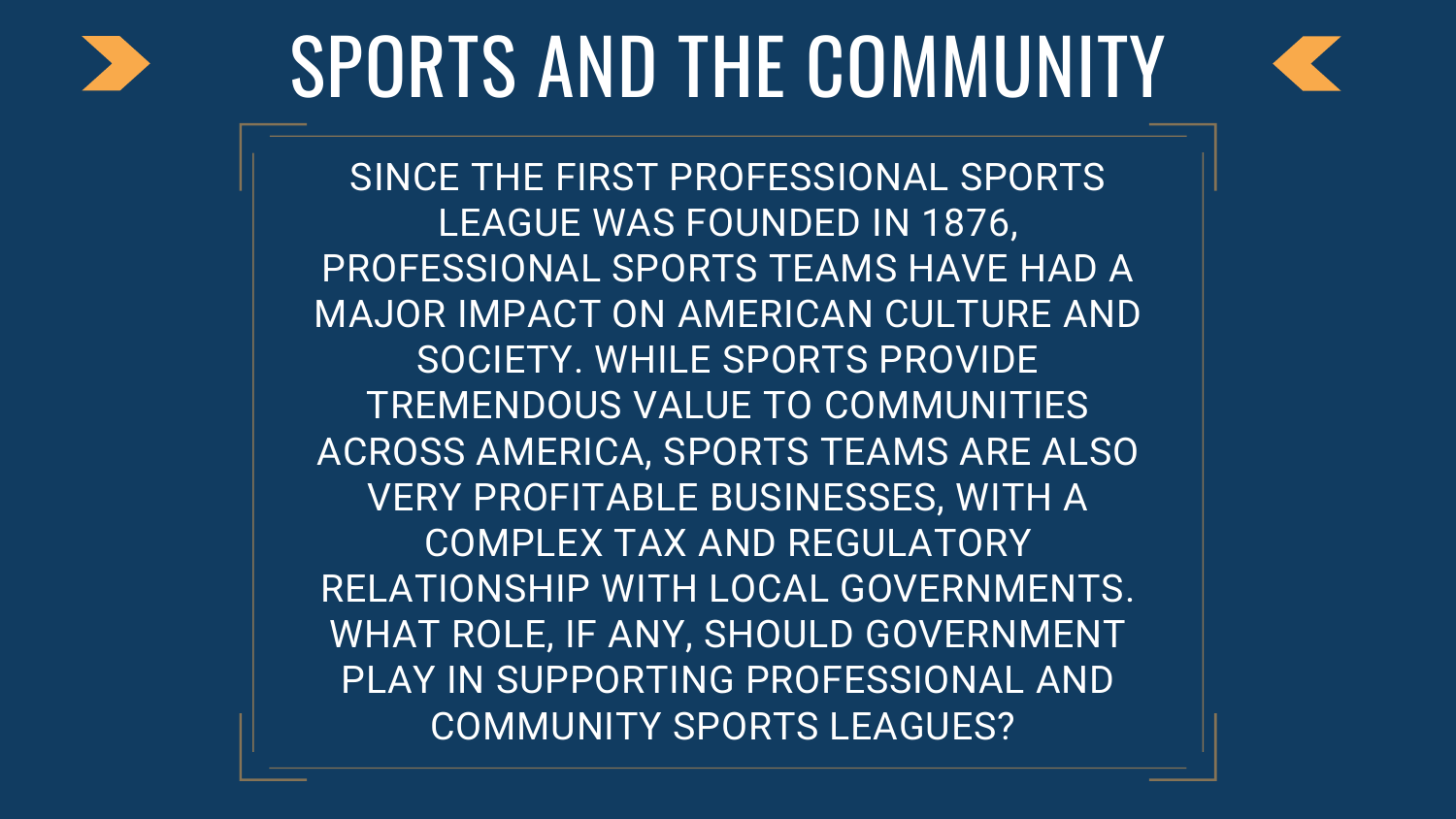### FACTS TO KNOW

THE SPORTS INDUSTRY GENERATES AN ANNUAL REVENUE OF \$70 BILLION IN NORTH AMERICA, WHICH WOULD BE ONE OF THE TOP 50 COMPANIES ON THE FORTUNE 500 LIST. IN 2019, THE NFL ALONE GENERATED \$16 MILLION IN REVENUE AND THE MLB GENERATED ABOUT \$10 MILLION IN REVENUE.

> BEFORE THE 1950S, SPORTS STADIUMS WERE BUILT WITH MOSTLY OR ENTIRELY PRIVATE FUNDS. THE MILWAUKEE BRAVES' STADIUM, BUILT IN 1953, WAS THE FIRST TO STADIUM TO BE BUILT WITH PUBLIC FUNDS. TODAY, USING PUBLIC MONEY TO BUILD A NEW STADIUM IS COMMON PRACTICE. THE RAIDERS RECEIVED ALMOST \$750 MILLION IN SUBSIDIES TO MOVE FROM OAKLAND TO LAS VEGAS.



SPORTS TEAMS ARE TAXABLE ENTITIES, BUT SPORT ORGANIZATIONS SUCH AS THE NHL, MLB, AND NFL HAVE LEAGUE OFFICES, WHICH HANDLE THE ADMINISTRATIVE FUNCTIONS AND QUALIFY AS TAX-EXEMPT. THE 3 LARGEST TAX-EXEMPT SPORTS LEAGUES, THE NHL, PGA, AND LPGA, HAVE A COMBINED ANNUAL REVENUE OF \$1 BILLION DOLLARS. IF THESE LEAGUES WERE NOT TAX EXEMPT, THEY WOULD PROVIDE AROUND \$100 MILLION ANNUALLY.

SINCE THE 1990S, ECONOMIC STUDIES THAT EXAMINE THE EFFECTS OF STADIUMS HAVE OFTEN FOUND THAT THE BENEFITS GENERATED BY PROFESSIONAL SPORTS FACILITIES - JOBS, CONSUMER SPENDING, NEW DEVELOPMENTS - ARE SMALLER THAN THE COST OF THE SUBSIDIES.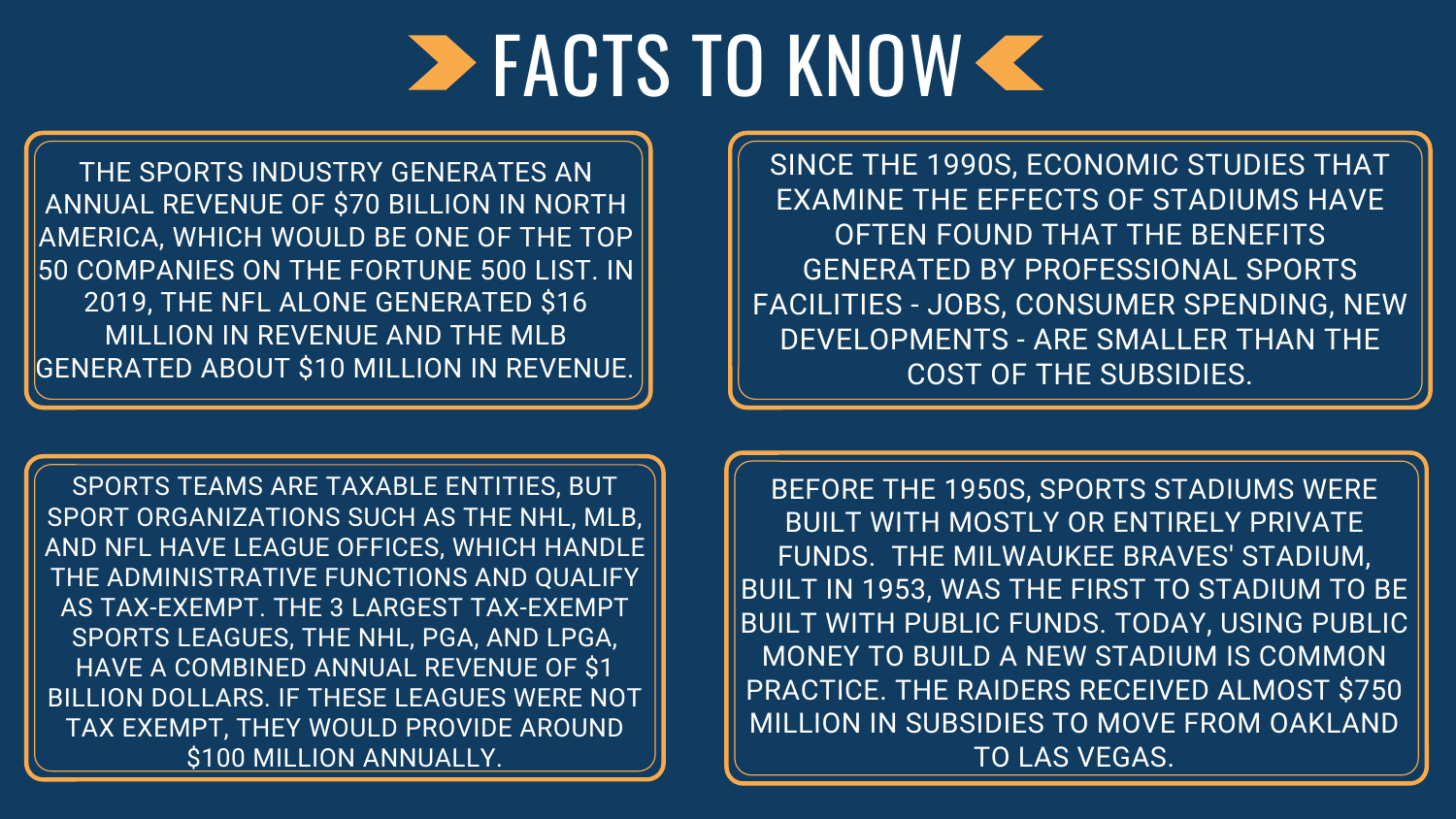CONGRESS ATTEMPTED TO STOP SUBSIDIES FOR SPORTS WITH THE TAX REFORM ACT OF 1986 BY REQUIRING STATE AND LOCAL GOVERNMENTS TO FINANCE AT LEAST 90% OF STADIUM COSTS IN ORDER TO GRANT TAX EXEMPTION. THE MEASURE BACKFIRED AND BECAME AN INCENTIVE FOR LOCAL GOVERNMENTS TO FINANCE THE MAJORITY OF PROJECTS.

SINCE 2000, THE FEDERAL GOVERNMENT HAS SUBSIDIZED CONSTRUCTION AND RENOVATIONS FOR 35 PROFESSIONAL SPORTS STADIUMS WITH \$3.2 BILLION IN FEDERAL TAXPAYER DOLLARS.

# **DE GOVERNMENT SPENDING <<**



THE FEDERAL GOVERNMENT SUPPORTS INFRASTRUCTURE BY DIRECTLY SPENDING MONEY OR BY MAKING GRANTS TO STATE AND LOCAL GOVERNMENTS.

> PROPOSALS TO ELIMINATE THESE TAX EXEMPTIONS ROUTINELY POP UP IN CONGRESS, BUT EVEN WITH PUBLIC SUPPORT TO END SUBSIDIES, NO EFFORTS HAVE SUCCESSFULLY ENDED THE PRACTICE.

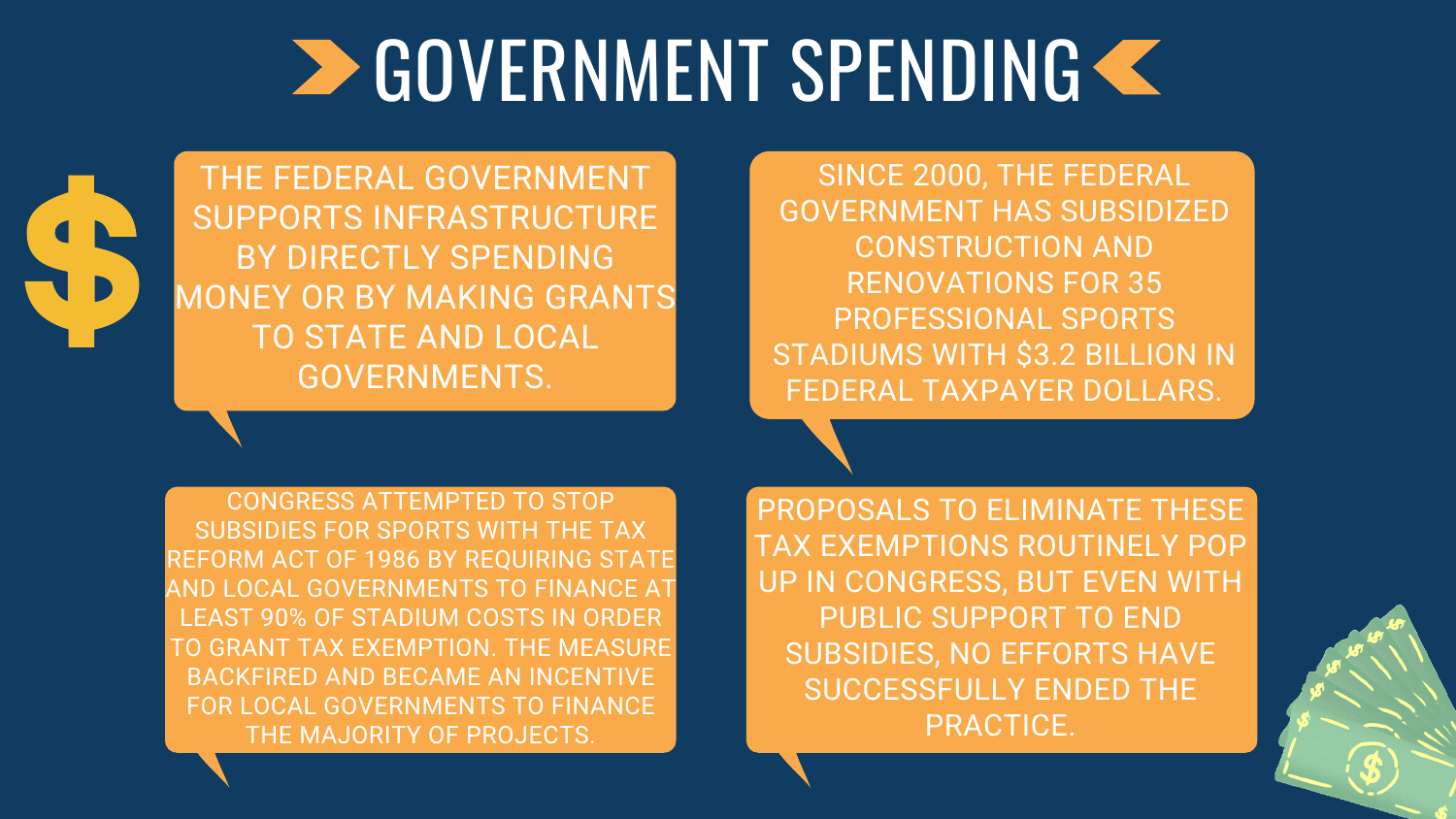SPORTS STADIUMS CAN ALSO BE EXAMPLES OF POSITIVE CHANGE FOR THE COMMUNITIES THEY ARE PART OF. THE GREEN SPORTS ALLIANCE IS AN INTERNATIONAL GROUP OF SPORTS TEAMS THAT PROMOTE ENVIRONMENTALLY FRIENDLY PRACTICES LIKE DONATING UNUSED FOOD TO LOCAL COMMUNITIES AND MAKING PAPER PRODUCTS OUT OF RECYCLED MATERIALS.

THE CONSTRUCTION OF NEW STADIUMS DOES NOT ALWAYS LEAD TO INCREASED TAX REVENUE OR MAJOR BENEFITS FOR A CITY'S RESIDENTS. ATLANTA'S \$1.5 BILLION DOLLAR MERCEDES-BENZ STADIUM IS RIGHT NEXT TO ENGLISH AVENUE AND VINE CITY, TWO POORER NEIGHBORHOODS OF THE CITY WHERE RESIDENTS ARE CONCERNED ABOUT GENTRIFICATION.

SOME SPORTS TEAMS GIVE BACK TO THEIR COMMUNITIES BY LEADING PHILANTHROPIC AND VOLUNTEERING EFFORTS. THE CHICAGO CUB'S COMMUNITY AFFAIRS TEAM SERVES ON THE BOARD OF SEVERAL NONPROFIT GROUPS, CHAMBERS OF COMMERCE, AND NEIGHBORHOOD ASSOCIATIONS. IN 2018, CUBS PLAYERS, COACHES, AND COMMUNITY ASSOCIATES PROVIDED ALROUND 4,000 HOURS OF COMMUNITY SERVICE TO VOLUNTEER INITIATIVES.



# **ERAMING THE ISSUE K**

ECONOMIC RESEARCH INTO THE EFFECTS OF TAXPAYER FUNDED SPENDING INDICATES THAT PUBLICLY FUNDED STADIUMS DO NOT PAY THEMSELVES OFF IN THE FORM OF INCREASED ECONOMIC ACTIVITY AND TAX REVENUE. BECAUSE CONSUMERS HAVE A LIMITED ENTERTAINMENT BUDGET, STADIUMS TEND TO DIVERT CONSUMER SPENDING FROM OTHER RECREATIONAL ACTIVITIES RATHER THAN INCREASING LOCAL ECONOMIC ACTIVITY.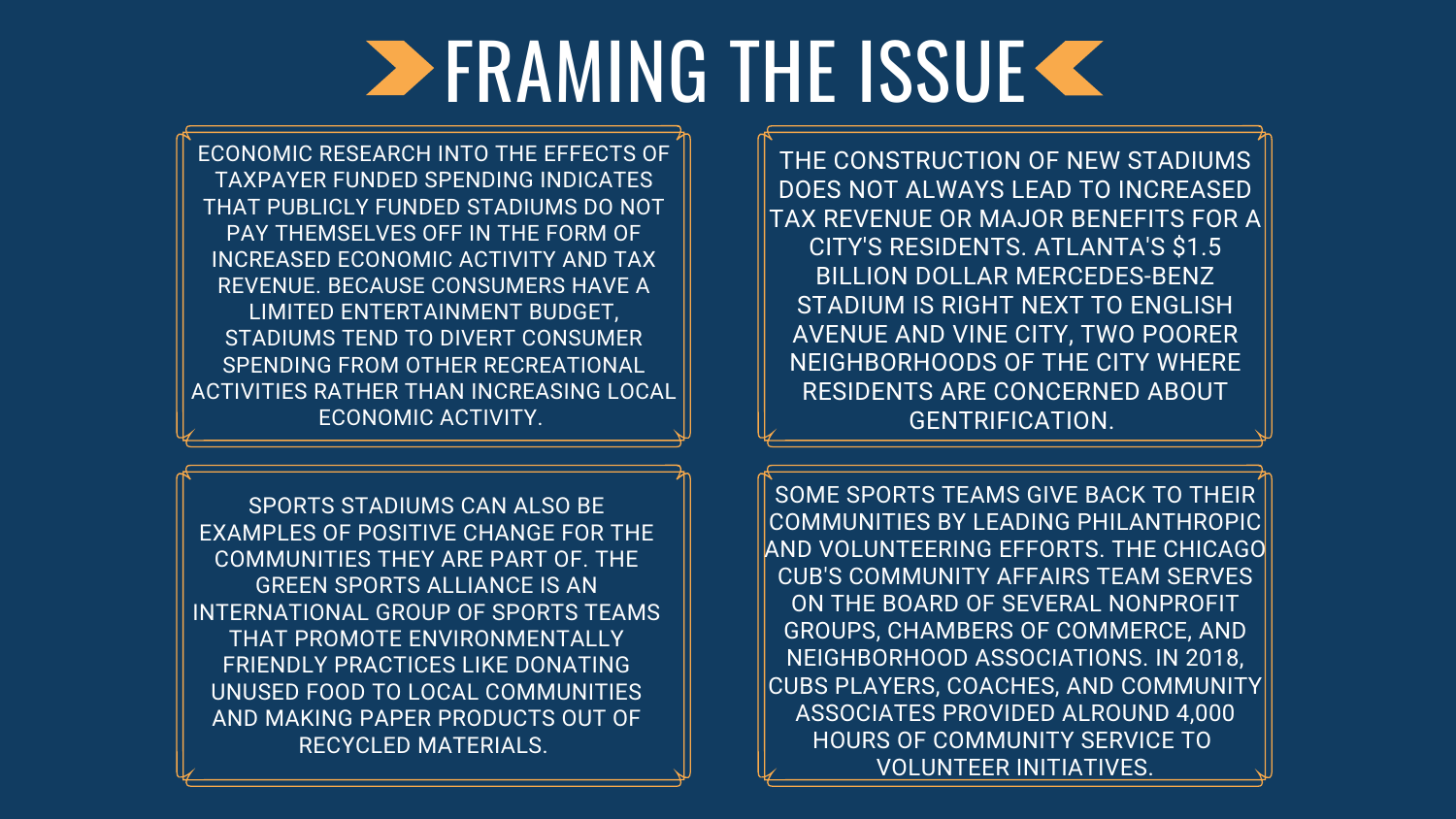# **EXPOTENTIAL SOLUTIONS <<**

### **GREATER TRANSPARENCY AROUND TAXPAYER FUNDING AND SUBSIDES**

RELIABLE INFORMATION ABOUT HOW TAX EXEMPTIONS AND GOVERNMENT SUBSIDIES FROM LOCAL, COUNTY, AND STATE GOVERNMENTS BENEFIT SPORTS TEAMS. MAKING THESE INFORMATION AND TALLYING UP A SINGLE "PRICETAG" FOR VARIOUS SUBSIDIES AND TAX EXEMPTIONS CAN INCREASE PUBLIC ENGAGEMENT IN THE CONVERSATION ABOUT GOVERNMENT SUPPORT FOR SPORTS AND HOW COMMUNITIES CAN BENEFIT FROM PUBLICLY FUNDED STADIUMS.

### **MULTI-USE FACILITIES**

WHEN MASSIVE MEGA-STADIUMS ARE BUILT AROUND ONLY ONE SPORT OR TYPE OF A EVENT, THEY GO UNUSED FOR LARGE PORTIONS OF TIME AND FAIL TO PROVIDE REVENUE FOR CITIES, COUNTIES AND STATES. FINDING USE FOR FACILITIES YEAR-ROUND CAN HELP. CHICAGO'S WRIGLEY FIELD HAS GENERATED MORE THAN \$3 MILLION IN TAX REVENUE AS A VENUE FOR MUSIC CONCERTS.

### **COMMUNITY BENEFITS AGREEMENTS (CBA)**

SOME CITIES AND STATES HAVE GAINED MORE FROM HOSTING SPORTS STADIUMS THROUGH COMMUNITY BENEFIT AGREEMENTS (CBA), WITH SMALLER-SCALE STADIUMS THAT INCLUDE OTHER SERVICES LIKE SPORTS MEDICINE CLINICS AND YEAR-ROUND FACILITIES FOR COMMUNITY SPORTS TEAMS. CBAS ALLOW STADIUMS TO PLAY A POSITIVE ROLE IN THEIR COMMUNITIES AND HELP ENSURE COMMUNITIES BENEFIT FROM NEW DEVELOPMENT. FOR EXAMPLE, NEW YORK'S KINGSBRIDGE NATIONAL ICE CENTER AGREED TO HIRE AND TRAIN LOCAL EMPLOYEES AND ALLOW COMMUNITY ACCESS TO THE ICE CENTER.